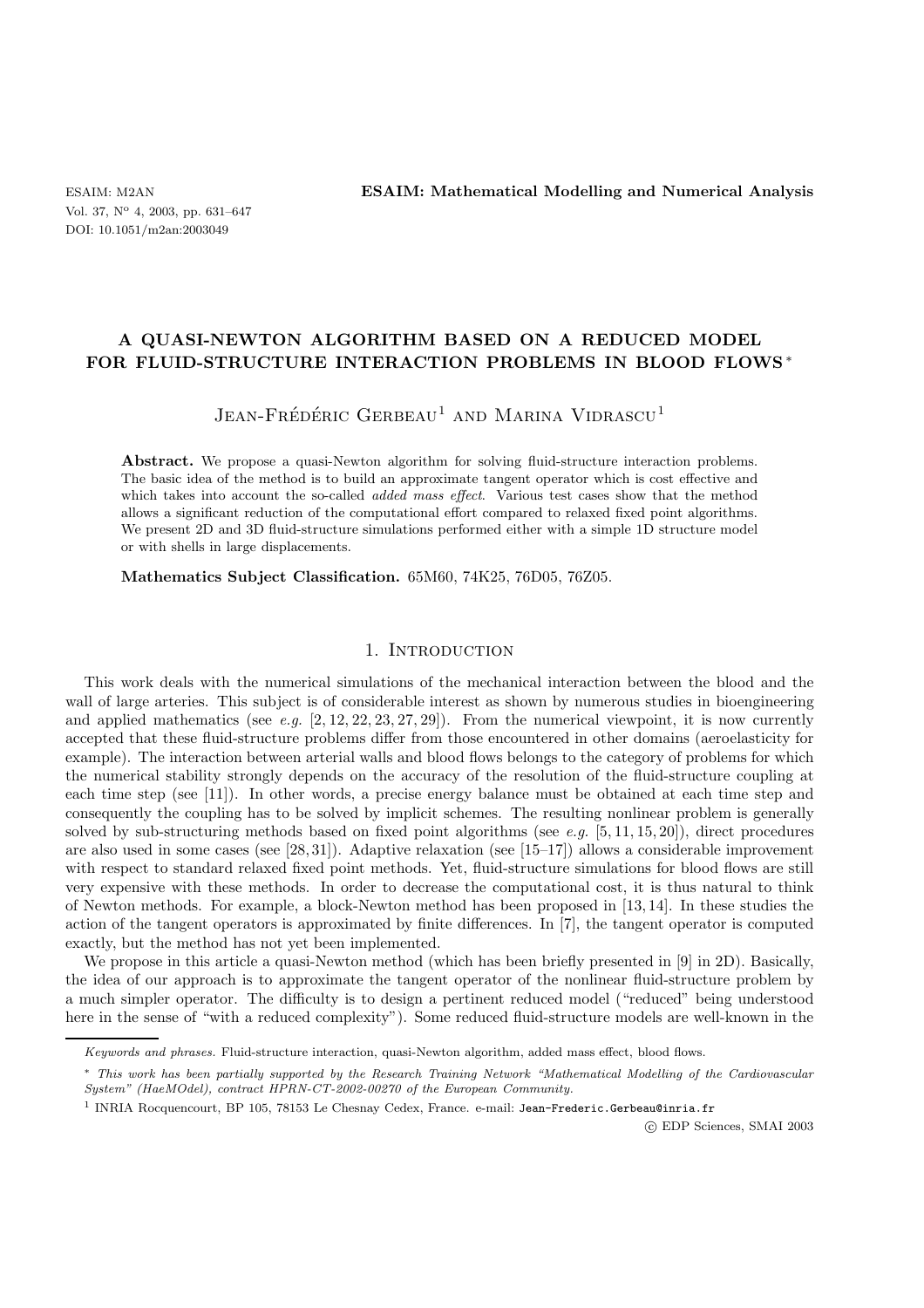

FIGURE 1. An example of the reference and current configurations.

context of haemodynamics, for example 1D nonlinear hyperbolic models (see *e.g.* [8, 21, 30]). Nevertheless, it is difficult to exploit their results within 3D simulations because of the difference of nature of the variables: velocity, pressure, displacement in 3D *versus* flux, mean pressure, section area in 1D. Moreover these 1D models generally assume a cylindrical geometry, which is too restrictive.

One of the contributions of the present work is to propose a model which uses the same variables as the 3D fluid-structure problem, which does not require particular geometries and which is a "reasonable" approximation of the original problem. From a physical viewpoint, it is "*a priori* reasonable" in the sense that it captures the *added mass effect* which is an important mechanical feature of the fluid-structure problems encountered in blood flows. From a numerical viewpoint, it is "*a posteriori* reasonable" since it provides a pertinent approximation of the tangent operator of the nonlinear problem, at least in the test cases which have been considered.

The article is organized as follows. Section 2 is devoted to the general formulation of the fluid-structure problem. Section 3 describes the reduced model and Section 4 presents the numerical methods used in this study, in particular our algorithm is presented in Section 4.4. The performance of the algorithms are assessed in Section 5 where the results obtained in 2D and 3D numerical simulations are described.

# 2. Formulation of the fluid-structure problem

#### 2.1. **The governing continuum equations**

In order to tackle each problem in its natural setting, we make the standard choice (see *e.g.* [6, 11]) to consider the structure in a pure Lagrangian framework, and the fluid in an Arbitrary Lagrangian Eulerian (ALE) formulation. More precisely, denoting by  $\Omega_F(t)$  (resp.  $\Omega_S(t)$ ) the fluid (resp. structure) domain at time t, we introduce an application  $\mathcal{A}_t$  defined on a reference configuration  $\Omega_F$  (resp.  $\Omega_S$ ) which maps any point  $\hat{x} \in \hat{\Omega}_F$  (resp.  $\hat{\Omega}_S$ ) onto  $x = \mathcal{A}_t(\hat{x}) \in \Omega_F(t)$  (resp.  $\Omega_S(t)$ ) (Fig. 1). We introduce the following notations:

$$
\mathbf{w} = \frac{\partial \mathcal{A}_t}{\partial t}, \quad \mathbf{F} = \frac{\partial \mathcal{A}_t}{\partial \hat{x}}, \quad J = \text{det}\mathbf{F}.
$$

In the structure,  $A_t$  is such that  $A_t(\hat{x})$  corresponds to the current position of the material point located in  $\hat{x}$ at time  $t = 0$ . Thus, in particular, **F** denotes the deformation gradient and *w* is the velocity of the structure. In the fluid, the mapping  $A_t$  is just required to satisfy kinematic constraints on the boundary. In the sequel,  $\Sigma(t)$  denotes the fluid-structure interface, namely  $\partial\Omega_F(t)\cap\partial\Omega_S(t)$ . We denote by  $\Gamma_F(t)$  the portion of the fluid boundary that is not shared with the boundary of structure,  $\Gamma_F(t) = \partial \Omega_F(t) \setminus \Sigma(t)$ . The boundary  $\partial \hat{\Omega}_S$  of the structure is partitioned in  $\hat{\Gamma}_D$ ,  $\hat{\Gamma}_N$  and  $\hat{\Sigma}$ . We denote by *n* the outward normal on the fluid boundary, and by  $n<sub>S</sub>$  the outward normal on the structure boundary. We denote by  $u$  the velocity and p the pressure in the fluid, and by  $d$  (resp.  $w$ ) the displacement (resp. the velocity) in the structure.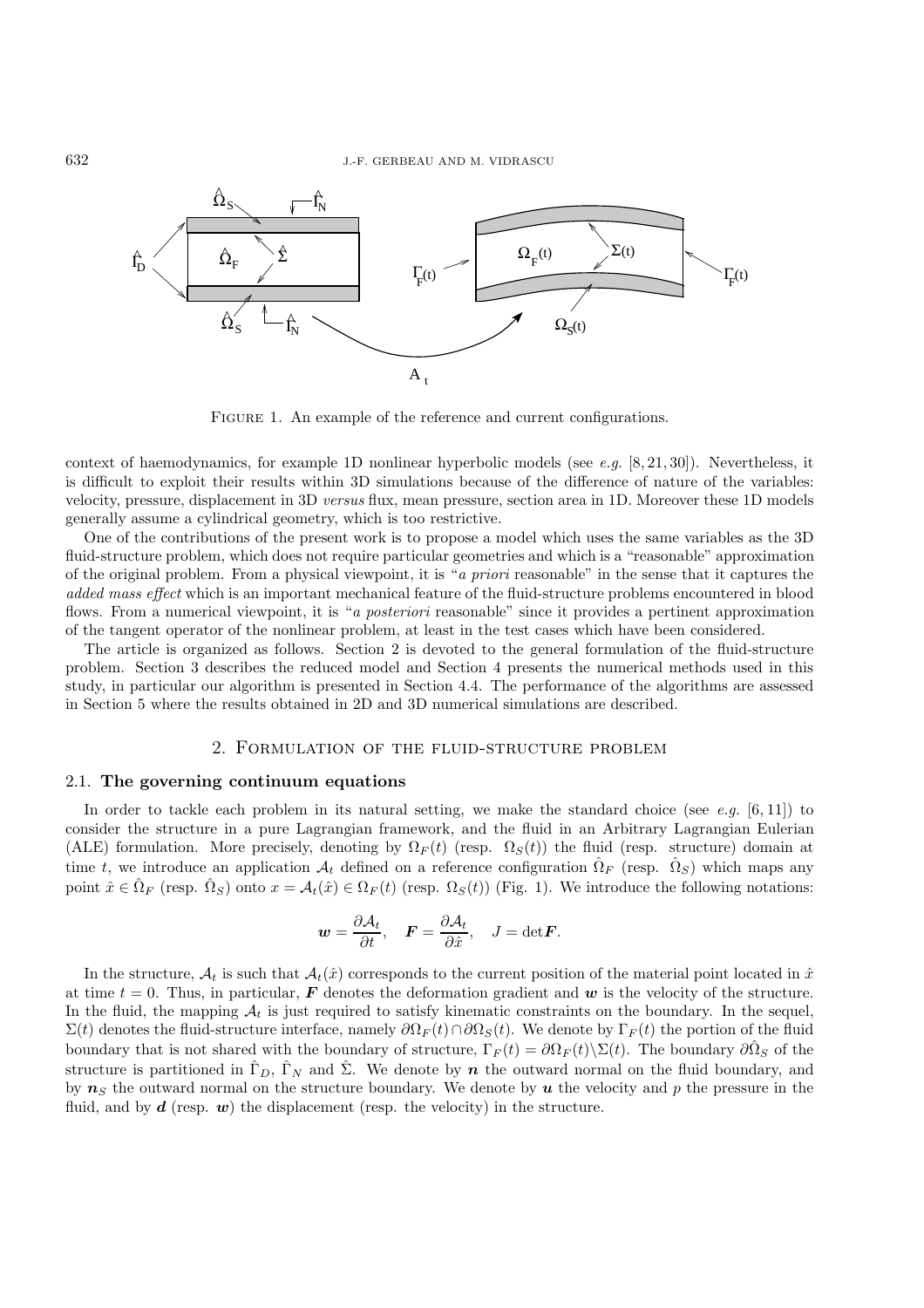#### *Fluid problem*

The equations for the fluid problem are:

$$
\begin{cases}\n\rho_F \left( \frac{\partial \boldsymbol{u}}{\partial t} \Big|_{\hat{x}} + (\boldsymbol{u} - \boldsymbol{w}) \cdot \nabla \boldsymbol{u} \right) = \text{div} \left( 2\mu \boldsymbol{\epsilon}(\boldsymbol{u}) \right) - \nabla p, & \text{in } \Omega_F(t), \\
\text{div } \boldsymbol{u} = 0, & \text{in } \Omega_F(t), \\
\boldsymbol{u}(x, t) = \frac{\partial \boldsymbol{d}}{\partial t} (\mathcal{A}_t^{-1}(x), t), & \text{on } \Sigma(t), \\
\boldsymbol{\sigma}_F \cdot \boldsymbol{n} = \boldsymbol{g}, & \text{on } \Gamma_F(t),\n\end{cases} \tag{1}
$$

where  $\epsilon(\mathbf{u})=(\nabla \mathbf{u} + \nabla \mathbf{u}^T)/2$  is the strain rate tensor,  $\sigma_F = -p\mathbf{1} + 2\mu\epsilon(\mathbf{u})$  the Cauchy stress tensor in the fluid,  $\rho_F$  is the density of the fluid and  $\mu$  its dynamic viscosity.

*Structure problem*

The equation of the structure can be written as:

$$
\begin{cases}\n\rho_S \frac{\partial^2 \boldsymbol{d}}{\partial t^2} - \operatorname{div}_{\hat{x}}(\hat{\boldsymbol{T}}) = 0 & \text{in } \hat{\Omega}_S, \\
\hat{\boldsymbol{T}} \cdot \hat{\boldsymbol{n}}_S = J \hat{\boldsymbol{\sigma}}_F \cdot \boldsymbol{F}^{-T} \hat{\boldsymbol{n}}_S & \text{on } \hat{\Sigma}, \\
\boldsymbol{d} = 0 & \text{on } \hat{\Gamma}_D, \\
\hat{\boldsymbol{T}} \cdot \hat{\boldsymbol{n}}_S = 0 & \text{on } \hat{\Gamma}_N,\n\end{cases}
$$
\n(2)

where  $\hat{T}$  is the first Piola-Kirchoff stress tensor. The structure is supposed to be an hyperelastic material, thus the stress tensor  $\hat{T}$  is given by the derivative of an internal stored energy function  $W(F)$  (see [10]). The choice of the internal stored energy will not change the setting of the fluid-structure problem. It will be then possible to choose the most appropriate model depending on the simulation. The actual structure models which have been used for this work will be briefly described in Section 2.3.

## 2.2. **Weak formulation**

We introduce the following function spaces:

$$
\hat{V} = (H^1(\hat{\Omega}_F))^3, \qquad V = \{\hat{\mathbf{v}} \circ \mathcal{A}_t^{-1}, \hat{\mathbf{v}} \in \hat{V}\},
$$
\n
$$
\hat{V}_0 = \{\hat{\mathbf{v}} \in \hat{V}, \hat{\mathbf{v}}|_{\hat{\Sigma}} = 0\}, \qquad V_0 = \{\hat{\mathbf{v}} \circ \mathcal{A}_t^{-1}, \hat{\mathbf{v}} \in \hat{V}_0\},
$$
\n
$$
\hat{M} = L^2(\hat{\Omega}_F), \qquad M = \{\hat{q} \circ \mathcal{A}_t^{-1}, \hat{q} \in \hat{M}\},
$$
\n
$$
X = \{\mathbf{d} \in (H^1(\hat{\Omega}_S))^3, \mathbf{d}|_{\hat{\Gamma}_D} = 0\}.
$$

The variational fluid problem reads: find  $(\mathbf{u}(t), p(t)) \in V \times M$  such that for all  $(\mathbf{v}, q) \in V_0 \times M$ ,

$$
\begin{cases}\n\frac{\mathrm{d}}{\mathrm{d}t} \int_{\Omega_F(t)} \rho_F \mathbf{u} \cdot \mathbf{v} + \int_{\Omega_F(t)} \rho_F (\mathbf{u} - \mathbf{w}) \cdot \nabla \mathbf{u} \cdot \mathbf{v} \\
-\int_{\Omega_F(t)} \rho_F \mathbf{u} \cdot \mathbf{v} \operatorname{div} \mathbf{w} - \int_{\Omega_F(t)} p \operatorname{div} \mathbf{v} + \int_{\Omega_F(t)} 2\mu \epsilon(\mathbf{u}) \cdot \epsilon(\mathbf{v}) = \int_{\Gamma_F(t)} \mathbf{g} \cdot \mathbf{v} \, \mathrm{d}\sigma,\n\end{cases}
$$
\n(3)\n
$$
\int_{\Omega_F(t)} q \operatorname{div} \mathbf{u} = 0,
$$

and

$$
\int_0^t \boldsymbol{u}|_{\Sigma}(s) ds = \boldsymbol{d}|_{\hat{\Sigma}}(t) - \boldsymbol{d}|_{\hat{\Sigma}}(0). \tag{4}
$$

In the fluid domain, we simply define  $w$  by an harmonic extension of the boundary velocity:

$$
-\triangle w = 0,\t\t(5)
$$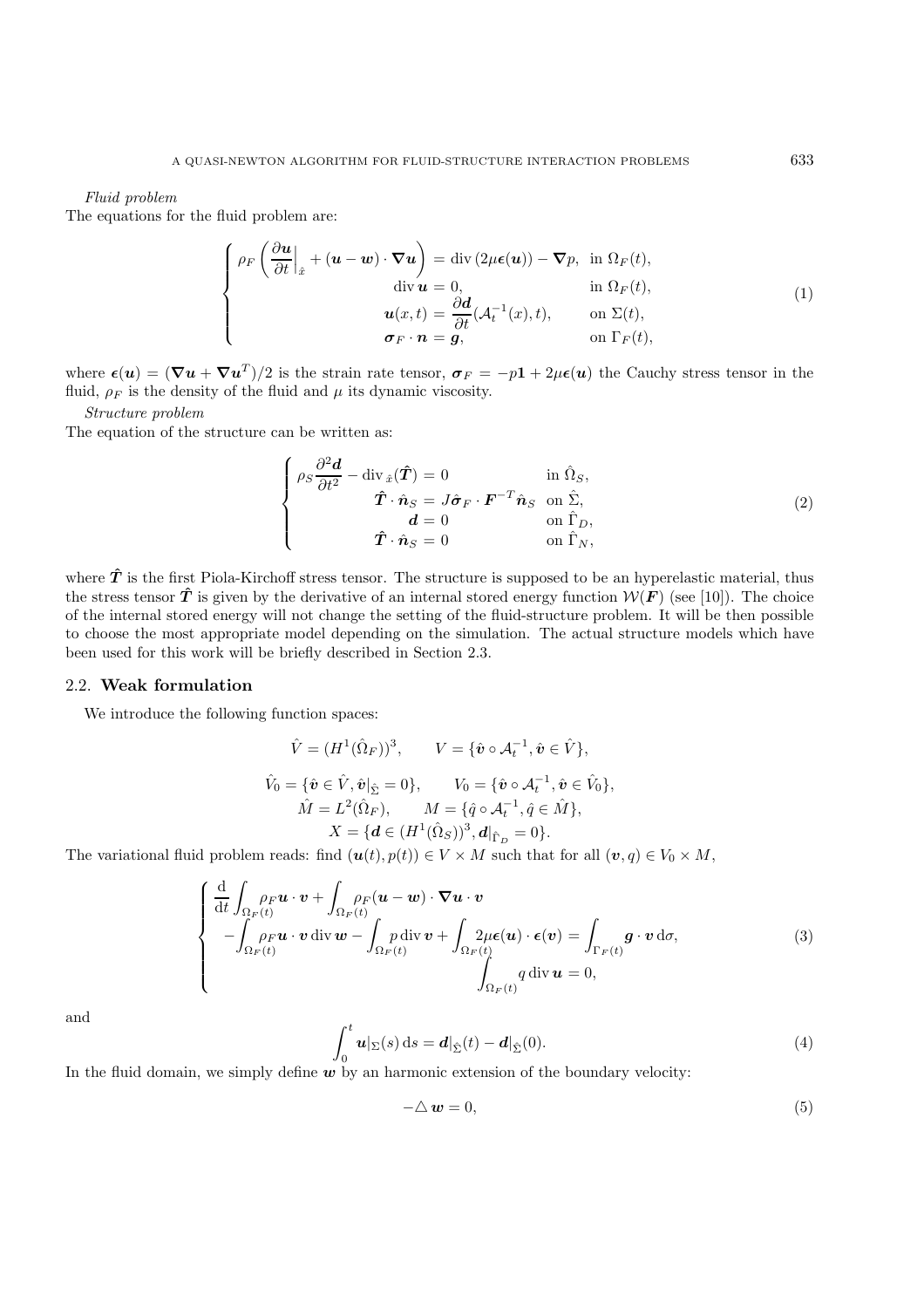with

$$
\boldsymbol{w}|_{\Sigma(t)} = \boldsymbol{u}|_{\Sigma(t)}.\tag{6}
$$

For the structure, we look for  $d(t) \in X$ , such that for all  $\hat{\varphi} \in X$ ,

$$
\int_{\hat{\Omega}_S} \rho_S \frac{\partial^2 \boldsymbol{d}}{\partial t^2} \cdot \hat{\boldsymbol{\varphi}} \, \mathrm{d}\hat{x} + a_S(\boldsymbol{d}, \hat{\boldsymbol{\varphi}}) = \langle \boldsymbol{f}_{\Sigma}, \hat{\boldsymbol{\varphi}} \rangle,\tag{7}
$$

with

$$
\langle f_{\Sigma}, \hat{\varphi} \rangle = \int_{\Sigma(t)} (pn - 2\mu\epsilon(\boldsymbol{u}) \cdot \boldsymbol{n}) \cdot \varphi \, d\sigma. \tag{8}
$$

The operator  $a_S$  is in general nonlinear and can be written for example in terms of the free energy function (see *e.g.* [10]).

## 2.3. **The structural models**

#### 2.3.1. *A shell model in large displacements*

A general structural model in blood flows for complex realistic geometries has to be three-dimensional. As the wall of the blood vessels is thin, it is convenient to use shell elements. The model used hereafter can handle large displacements, the elements used are MITC4 "General Shell Elements" (see [1, 4]).

A major interest of the "General Shell Elements" is that they are based on a general 3D variational formulation. In particular, standard 3D constitutive laws are used. The transverse stress is null and a kinematical constraint makes this model compatible with a Reissner-Mindlin shell model. Hereafter we will use a generalized Hooke law for which the internal stored energy on the non-deformed configuration is given by:

$$
\mathcal{W}(\boldsymbol{d}) = \frac{1}{2} \int_{\hat{\Omega}_S} \left[ C^{\alpha \beta \lambda \mu} e_{\alpha \beta}(\boldsymbol{d}) e_{\lambda \mu}(\boldsymbol{d}) + D^{\alpha \lambda} e_{\alpha z}(\boldsymbol{d}) e_{\lambda z}(\boldsymbol{d}) \right],\tag{9}
$$

where  $e = (e_{ij})$  denotes the nonlinear Green-Lagrange deformation tensor. In equation (9), the Greek symbols varying from 1 to 2 are used for the tangential components to the surface, and z is the transverse direction. In addition we have:

$$
C^{\alpha\beta\lambda\mu} = \frac{E}{2(1+\nu)} \left( g^{\alpha\lambda} g^{\beta\mu} + g^{\alpha\mu} g^{\beta\lambda} + \frac{2\nu}{1-\nu} g^{\alpha\beta} g^{\lambda\mu} \right),\tag{10}
$$

$$
D^{\alpha\lambda} = \frac{8E}{t^2(1+\nu)} g^{\alpha\lambda},\tag{11}
$$

where E is the Young modulus,  $\nu$  the Poisson ratio and  $g^{\alpha\lambda}$  the contravariant components of the metric tensor.

The finite element used in our computations is the MITC4 element. The geometry is fully defined by the position of the nodes  $x^{(i)}$  on the mid-surface, the unit outward normal  $a_3^{(i)}$  at the surface in each node and the corresponding thickness  $t^{(i)}$  (see Fig. 2). The position of any point in the structure is given by:

$$
\boldsymbol{x} = \sum_{i} \lambda_i(r, s) \left( \boldsymbol{x}^{(i)} + z \frac{t^{(i)}}{2} \boldsymbol{a}_3^{(i)} \right), \tag{12}
$$

where  $\lambda_i(r, s)$  are the standard Q1 Lagrange shape functions in 2D. The displacement of this point is then given by:

$$
\boldsymbol{d} = \sum_{i} \lambda_i(r, s) \left( \boldsymbol{d}^{(i)} + z \frac{t^{(i)}}{2} \boldsymbol{\eta}^{(i)} \right), \tag{13}
$$

where  $d^{(i)}$  is the displacement of the node *i*, while  $\eta^{(i)}$  corresponds to the rotation of the unit vector  $a_3^{(i)}$  and verifies, for the small displacements, the constraint:

$$
\boldsymbol{\eta}^{(i)}\cdot \boldsymbol{a}_3^{(i)}=0.
$$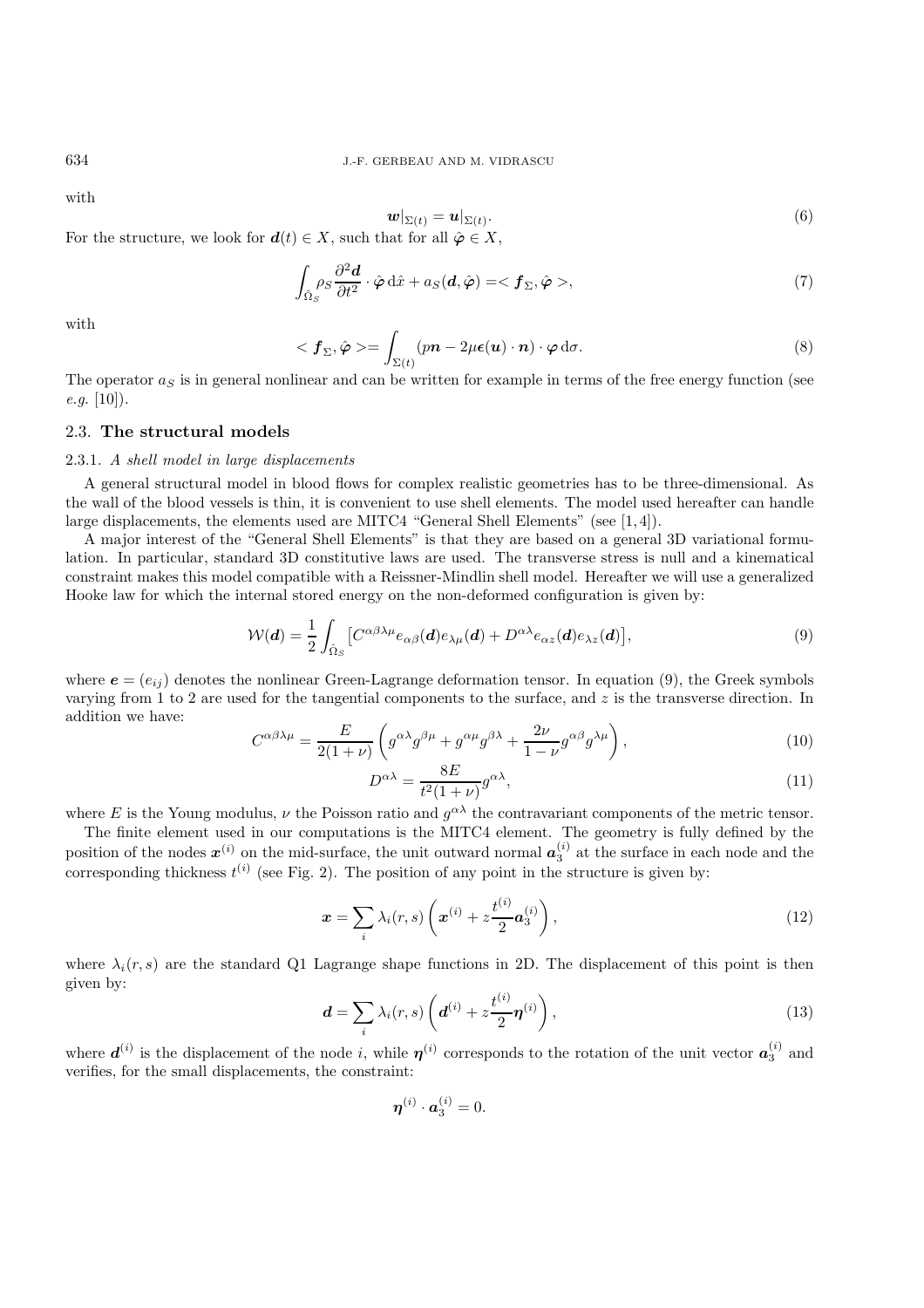

FIGURE 2. General shell element  $(Q1)$  with local coordinates system.

The MITC4 finite element has thus 5 degrees of freedom per node (the three components of the displacement and the two parameters which define the variation of the unit vector). This element is robust and does not appear significantly affected by locking (see [4]). This desirable feature is obtained by using a particular interpolation strategy for the various components of the strain tensor (we refer to [1] for further details).

#### 2.3.2. *A generalized string model*

In order to test the coupling algorithms, it will be convenient to use also a simplified structural model which is derived from the theory of linear elasticity, for a cylindrical tube with small thickness, under the assumptions of membrane deformations. This model has been used in many works devoted to blood flows (see for example [25]). The reference configuration is a cylindrical surface of axis  $0z$  and whose base is a circle of radius  $R_0$ , the radial displacement  $d_r = d_r(z, t)$  is given by

$$
\rho_w h \frac{\partial^2 d_r}{\partial t^2} - k G h \frac{\partial^2 d_r}{\partial z^2} + \frac{E h}{1 - \nu^2} \frac{d_r}{R_0^2} - \gamma \frac{\partial^3 d_r}{\partial z^2 \partial t} = f_{\Sigma},\tag{14}
$$

where h is the wall thickness, k is the so-called Timoshenko shear correction factor, G the shear modulus,  $E$ the Young modulus,  $\nu$  the Poisson ratio,  $\rho_w$  the wall density and  $\gamma$  a viscoelastic parameter. The longitudinal and angular displacement are neglected. This simple model will be used in Section 5 for the 2D simulations.

## 3. Formulation of a reduced model

#### 3.1. **General case**

The reduced fluid model that we now present relies on the following basic statement: an important mechanism in fluid-structure problems in arteries is the *added mass effect*, and this mechanism can be reasonably captured with a simple linear inviscid model for the fluid. More precisely, we suppose that fluid domain  $\overline{\Omega}_F$  is *fixed*, and that the pressure and the velocity satisfy:

$$
\begin{cases} \rho_F \partial_t \boldsymbol{u} + \boldsymbol{\nabla} p = 0 & \text{in } \bar{\Omega}_F, \\ \boldsymbol{u} = \partial_t \boldsymbol{d} & \text{on } \bar{\Sigma}, \\ -p \boldsymbol{n} = \boldsymbol{g} & \text{on } \bar{\Gamma}_F. \end{cases}
$$

Eliminating  $u$ , the simplified fluid problem becomes:

$$
\begin{cases}\n-\Delta p = 0 & \text{in } \overline{\Omega}_F, \\
\frac{\partial p}{\partial n} = -\rho_F \frac{\partial^2 d}{\partial t^2} \cdot n & \text{on } \overline{\Sigma}, \\
p = -g \cdot n & \text{on } \overline{\Gamma}_F.\n\end{cases}
$$
\n(15)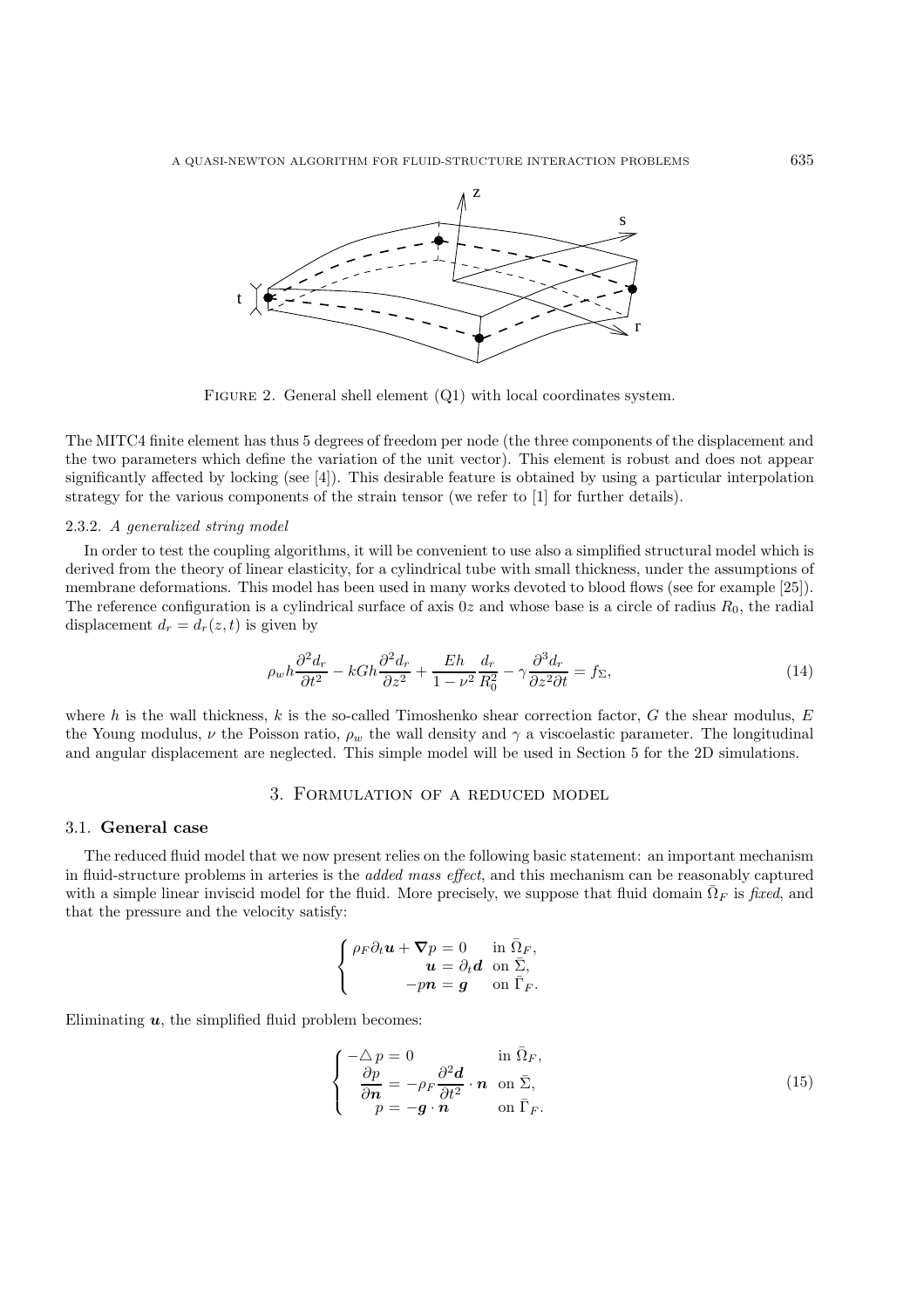This simplified model is not well-suited for the *direct* resolution of the fluid-structure problems that we consider here. Indeed, in blood flows, the viscous and the nonlinear advection effects are known to be important and the domain experiences large displacements. Nevertheless, we will show in the sequel that (15) can be used to evaluate efficiently an approximate tangent operator for the *genuine* fluid-structure problem.

#### 3.2. **The special case of the generalized string model**

For the reader who is not familiar with the notion of added mass, we provide the equation describing the interaction between the simplified fluid equation described above and the generalized string model (14). We first introduce the following notation: let q be given on  $\bar{\Sigma}$ , we denote by  $\mathcal{M}_{\mathcal{A}}q$  the trace on  $\bar{\Sigma}$  of p, the solution to:

$$
\left\{ \begin{array}{ll} -\triangle\,p=0 & \text{in }\bar{\Omega}_F, \\ \dfrac{\partial p}{\partial\textbf{\textit{n}}}=q & \text{on }\bar{\Sigma}, \\ p=-\textbf{\textit{g}}\cdot\textbf{\textit{n}} & \text{on }\bar{\Gamma}_F, \end{array} \right.
$$

where  $g$  is the same as in (3). Note that  $\mathcal{M}_{\mathcal{A}}$  is the inverse of the standard Steklov-Poincaré operator (see [26] for example).

In the simplified model, the fluid being inviscid, the force acting on the structure is solely due to the pressure. Moreover, taking into account the geometrical assumptions made in the definition of the generalized string model, it is clear that  $\mathbf{d} \cdot \mathbf{n} = d_r$ . Thus, we have:

$$
f_{\Sigma} = p_{\Sigma} = -\rho_F \mathcal{M}_A \frac{\partial^2 d_r}{\partial t^2}.
$$

Finally, equations (14) and (15) give:

$$
(\rho_w h + \rho_F \mathcal{M}_A) \frac{\partial^2 d_r}{\partial t^2} - k G h \frac{\partial^2 d_r}{\partial z^2} + \frac{E h}{1 - \nu^2} \frac{d_r}{R_0^2} - \gamma \frac{\partial^3 d_r}{\partial z^2 \partial t} = 0.
$$
 (16)

Under this form, it clearly appears that the fluid acts as an "added mass" on the structure. In blood flows, this effect is important since the density of the wall and the blood are close. This explains in particular the necessity of implicit coupling algorithms for such problems. A complete discussion on the mass added effect in more general cases is given in [18].

**Remark 3.1.** Equation (16) constitutes a 1D fluid-structure model, which, to the best of our knowledge, has never been considered in the context of haemodynamics. Compared to the standard 1D models in blood flows, dissipation by viscous effect in the fluid and nonlinearity have been lost. But here, the behaviour of the structure is described more precisely than with the algebraic relations between the area of a section and the pressure commonly used in standard 1D models.

## 4. Numerical methods

#### 4.1. **Time-stepping algorithm**

Suppose that the displacement  $d^{n+1}$  of the structure is known at time  $t^{n+1}$ . Then, the velocity  $w^{n+1}$  of the fluid domain is computed by:

$$
\begin{cases}\n\int_{\Omega_F^{n+1}} \nabla w^{n+1} \cdot \nabla v = 0, \\
w^{n+1} \big|_{\Sigma^{n+1}} = \frac{d^{n+1} \big|_{\hat{\Sigma}} - d^n \big|_{\hat{\Sigma}}}{\delta t},\n\end{cases}
$$
\n(17)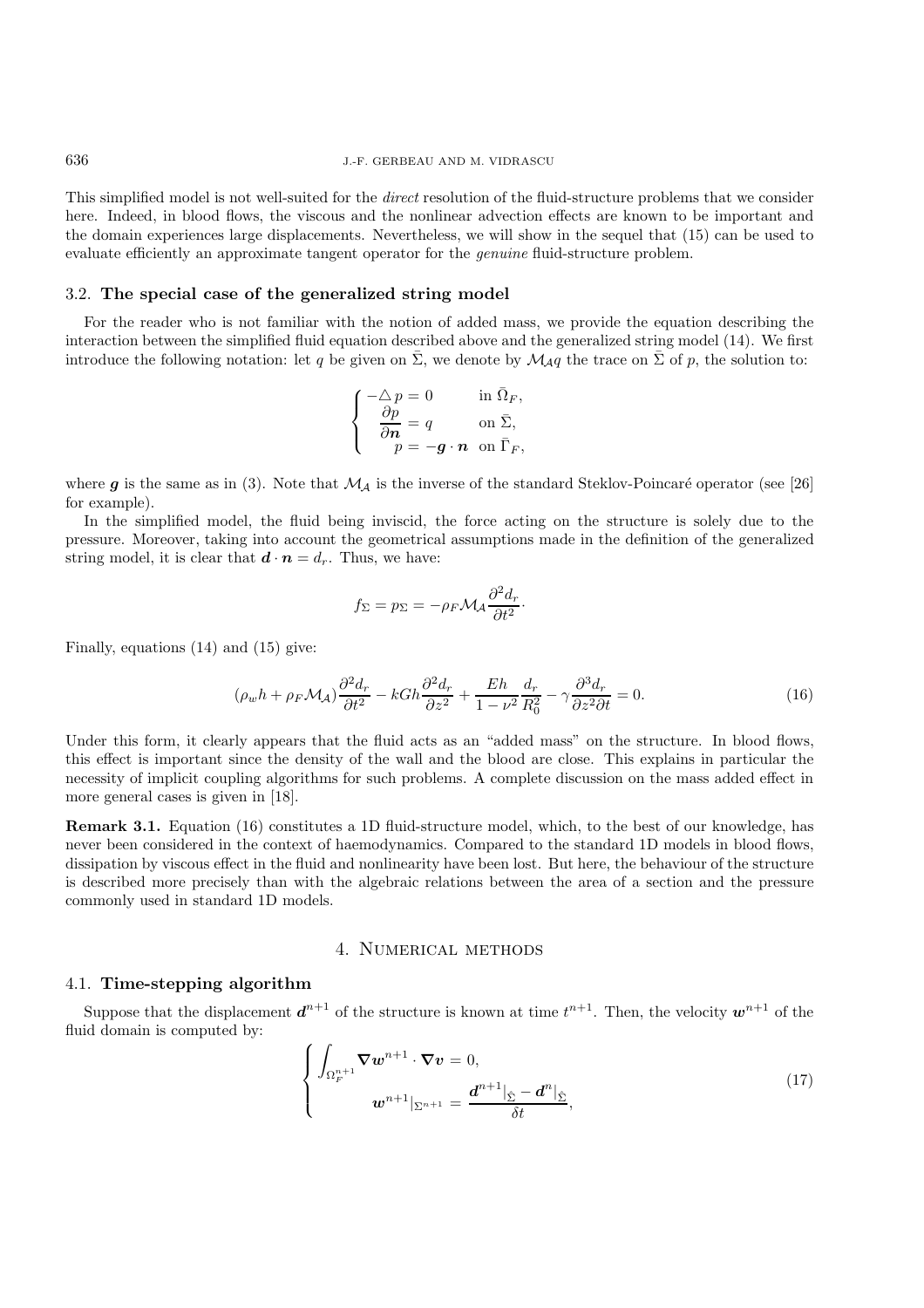which is a variational formulation of equations (5) and (6). Note that it is also possible to compute the integrals in (17) in the reference domain. The velocity  $u^{n+1}$  and the pressure  $p^{n+1}$  are obtained by solving (3) *via* an implicit Euler scheme:

$$
\begin{cases}\n\frac{1}{\delta t} \int_{\Omega_F^{n+1}} \rho_F \mathbf{u}^{n+1} \cdot \mathbf{v} + \int_{\Omega_F^{n+1}} \rho_F (\mathbf{u}^{n+1} - \mathbf{w}^{n+1}) \cdot \nabla \mathbf{u}^{n+1} \cdot \mathbf{v} \\
\int_{\Omega_F^{n+1}} \rho_F \mathbf{u}^{n+1} \cdot \mathbf{v} \operatorname{div} \mathbf{w}^{n+1} - \int_{\Omega_F^{n+1}} \rho_F \operatorname{div} \mathbf{v} + \int_{\Omega_F^{n+1}} \rho_F \mathbf{u}^{n} \cdot \mathbf{v} + \int_{\Gamma_F^{n+1}} \mathbf{g} \cdot \mathbf{v}, \\
\int_{\Omega_F^{n+1}} \rho_F \mathbf{u}^{n+1} \cdot \mathbf{v} + \int_{\Omega_F^{n+1}} \mathbf{g} \cdot \mathbf{v}, \\
\int_{\Omega_F^{n+1}} q \operatorname{div} \mathbf{u}^{n+1} = 0, \\
\mathbf{u}^{n+1} |_{\Sigma^{n+1}} = \frac{\mathbf{d}^{n+1} |_{\hat{\Sigma}} - \mathbf{d}^{n} |_{\hat{\Sigma}}}{\delta t},\n\end{cases} \tag{18}
$$

the domain  $\Omega_F^{n+1}$  being defined by:

$$
\Omega_F^{n+1} = \Omega_F^n + \delta t \mathbf{w}^{n+1}.
$$

Next, the forcing term  $f_{\Sigma}^{n+1}$  is deduced by computing the variational residual of the fluid problem on the fluidstructure interface (*cf.* [11]). In the sequel, denoting by  $d_{\Sigma}$  the displacement of the fluid-structure interface, all this step will be concisely written as:

$$
\mathbf{f}_{\Sigma}^{n+1} = \mathcal{F}(\mathbf{d}_{\Sigma}^{n+1}).\tag{19}
$$

Now, suppose that the forcing term  $f_{\Sigma}^{n+1}$  is known at time  $t^{n+1}$ . Then, the displacement  $d^{n+1}$  and the velocity  $w^{n+1}$  of the structure are computed by solving (7) with a mid-point scheme:

$$
\int_{\hat{\Omega}_S} \rho_S \frac{\boldsymbol{w}^{n+1} - \boldsymbol{w}^n}{\delta t} \cdot \hat{\boldsymbol{\varphi}} \, \mathrm{d}\hat{x} + \frac{1}{2} a_S(\boldsymbol{d}^n, \hat{\boldsymbol{\varphi}}) + \frac{1}{2} a_S(\boldsymbol{d}^{n+1}, \hat{\boldsymbol{\varphi}}) = \langle \boldsymbol{f}_{\Sigma}^{n+1}, \hat{\boldsymbol{\varphi}} \rangle,
$$
\n
$$
\frac{\boldsymbol{d}^{n+1} - \boldsymbol{d}^n}{\delta t} = \frac{\boldsymbol{w}^{n+1} + \boldsymbol{w}^n}{2},
$$

from which is deduced in particular the displacement  $d_{\Sigma}^{n+1}$  of the fluid-structure interface. This step will be formally summarized by the formula:

$$
d_{\Sigma}^{n+1} = \mathcal{S}(f_{\Sigma}^{n+1}).
$$
\n(20)

With these notations, the fluid-structure coupling is achieved at time  $t^{n+1}$  by solving the following nonlinear problem on the interface:

$$
d_{\Sigma}^{n+1} = \mathcal{S} \circ \mathcal{F}(d_{\Sigma}^{n+1}). \tag{21}
$$

In many practical situations (*e.g.* aeroelasticity), it is not necessary to solve (21), and much time-saving algorithms may be used (*cf.* [24]). Nevertheless, in fluid-structure problems arising in blood flows, it seems that (21) must be solved very accurately at each time step in order to ensure the overall stability of the simulation. We are now going to present several approaches to solve (21).

## 4.2. **Fixed point strategy**

A natural way to solve (21) is to use a fixed point algorithm. For this choice, numerical experiments show that, in the cases of interest, such a method fails if an appropriate relaxation strategy is not adopted. The algorithms usually proposed in the literature have the following form:

i) Prediction of the position of the interface:

$$
\boldsymbol{d}_{\Sigma,0}^{n+1}=\boldsymbol{d}_{\Sigma}^{n}+\frac{3\delta t}{2}\boldsymbol{w}_{\Sigma}^{n}-\frac{\delta t}{2}\boldsymbol{w}_{\Sigma}^{n-1},\;k=0.
$$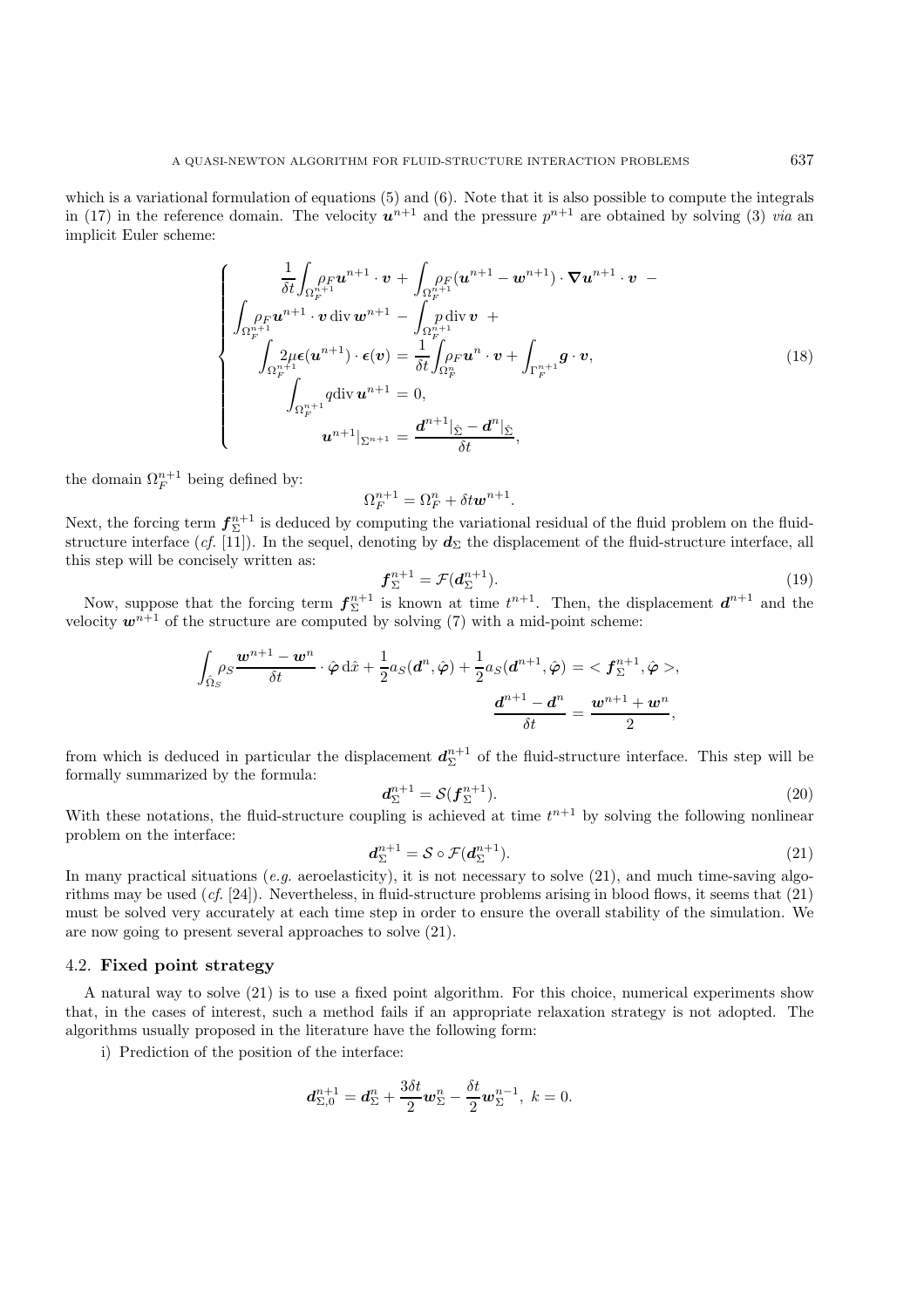ii) Solution of the coupled fluid-structure problem:

$$
\tilde{\boldsymbol{d}}_{\Sigma,k+1}^{n+1} = \mathcal{S} \circ \mathcal{F}(\boldsymbol{d}_{\Sigma,k}^{n+1}).
$$

iii) Correction of the position of the interface:

$$
\mathbf{d}_{\Sigma,k+1}^{n+1} = \omega_k \tilde{\mathbf{d}}_{\Sigma,k+1}^{n+1} + (1 - \omega_k) \mathbf{d}_{\Sigma,k}^{n+1}.
$$

iv) While a stopping test is not satisfied, go to (ii).

The relaxation parameter may be chosen either constant over the whole simulation [20], or dependent either on the time step n [19] or on the sub-step k. In this last case, let us mention two possibilities. The first one (proposed in [11] and also used in [15])) is a domain decomposition approach which consists in reformulating the fixed point algorithm as a preconditioned steepest descent method applied to an interface problem involving the Steklov-Poincaré operators of the fluid and the structure. The second possibility suggested in [15,17], is to use a variant of the Aitken acceleration formula, which can be for example written as:

$$
\omega_k = \frac{(\boldsymbol{d}_k - \boldsymbol{d}_{k-1}) \cdot (\boldsymbol{d}_k - \mathcal{S} \circ \mathcal{F}(\boldsymbol{d}_k) - \boldsymbol{d}_{k-1} + \mathcal{S} \circ \mathcal{F}(\boldsymbol{d}_{k-1}))}{|\boldsymbol{d}_k - \mathcal{S} \circ \mathcal{F}(\boldsymbol{d}_k) - \boldsymbol{d}_{k-1} + \mathcal{S} \circ \mathcal{F}(\boldsymbol{d}_{k-1})|^2}.
$$
\n(22)

Empirically, we observed that the above cited variant of adaptive relaxation strategies give similar results. As noticed in [15], the Aitken method gives in general slightly better results. Therefore in the sequel, we will compare the results obtained with the new algorithm to those obtained with the Aitken method.

**Remark 4.1.** In the practical evaluation of  $\mathcal{F}(d_{\Sigma,k}^{n+1})$ , the equations (17) and (18) are in fact solved sequentially: (17) is solved on  $\Omega_{F,k}^{n+1}$ , which allows to compute the domain  $\Omega_{F,k+1}^{n+1}$  on which (18) is then solved.

## 4.3. **Quasi-Newton algorithms**

Another possible strategy to solve  $(21)$  is to use a quasi-Newton method. Denoting by R the operator  $\mathcal{I}-\mathcal{S}\circ\mathcal{F}$ , a quasi-Newton algorithm requires the following steps:

i) Prediction of the position of the interface:

$$
\boldsymbol{d}_{\Sigma,0}^{n+1} = \boldsymbol{d}_{\Sigma}^{n} + \frac{3\delta t}{2} \boldsymbol{w}_{\Sigma}^{n} - \frac{\delta t}{2} \boldsymbol{w}_{\Sigma}^{n-1}, \ k = 0.
$$

ii) Solution of an approximate tangent problem:

$$
\tilde{\mathcal{R}}'(d_{\Sigma,k}^{n+1})\delta d_{\Sigma,k+1}=-\mathcal{R}(d_{\Sigma,k}^{n+1}).
$$

iii) Correction of the position of the interface:

$$
\boldsymbol{d}^{n+1}_{\Sigma,k+1} = \boldsymbol{d}^{n+1}_{\Sigma,k} + \lambda_k \delta \boldsymbol{d}_{\Sigma,k+1}.
$$

iv) While a stopping test is not true, go to (ii),

where  $\tilde{\mathcal{R}}'$  is an approximation of the tangent operator, and  $\lambda_k$  is a coefficient determined by a suitable line search algorithm.

One standard possibility (see *e.g.* [3]) is to perform an approximate solution of the linear problem of step (ii) with an iterative method (GMRES for example) and, inside this iterative method, evaluate each matrix-vector product  $\tilde{\mathcal{R}}'(\boldsymbol{d}_{\Sigma,k}^{n+1})z$  using a finite difference approximation of first order:

$$
\tilde{\mathcal{R}}'(d_{\Sigma,k}^{n+1})z \approx \frac{\mathcal{R}(d_{\Sigma,k}^{n+1} + \alpha z) - \mathcal{R}(d_{\Sigma,k}^{n+1})}{\alpha},\tag{23}
$$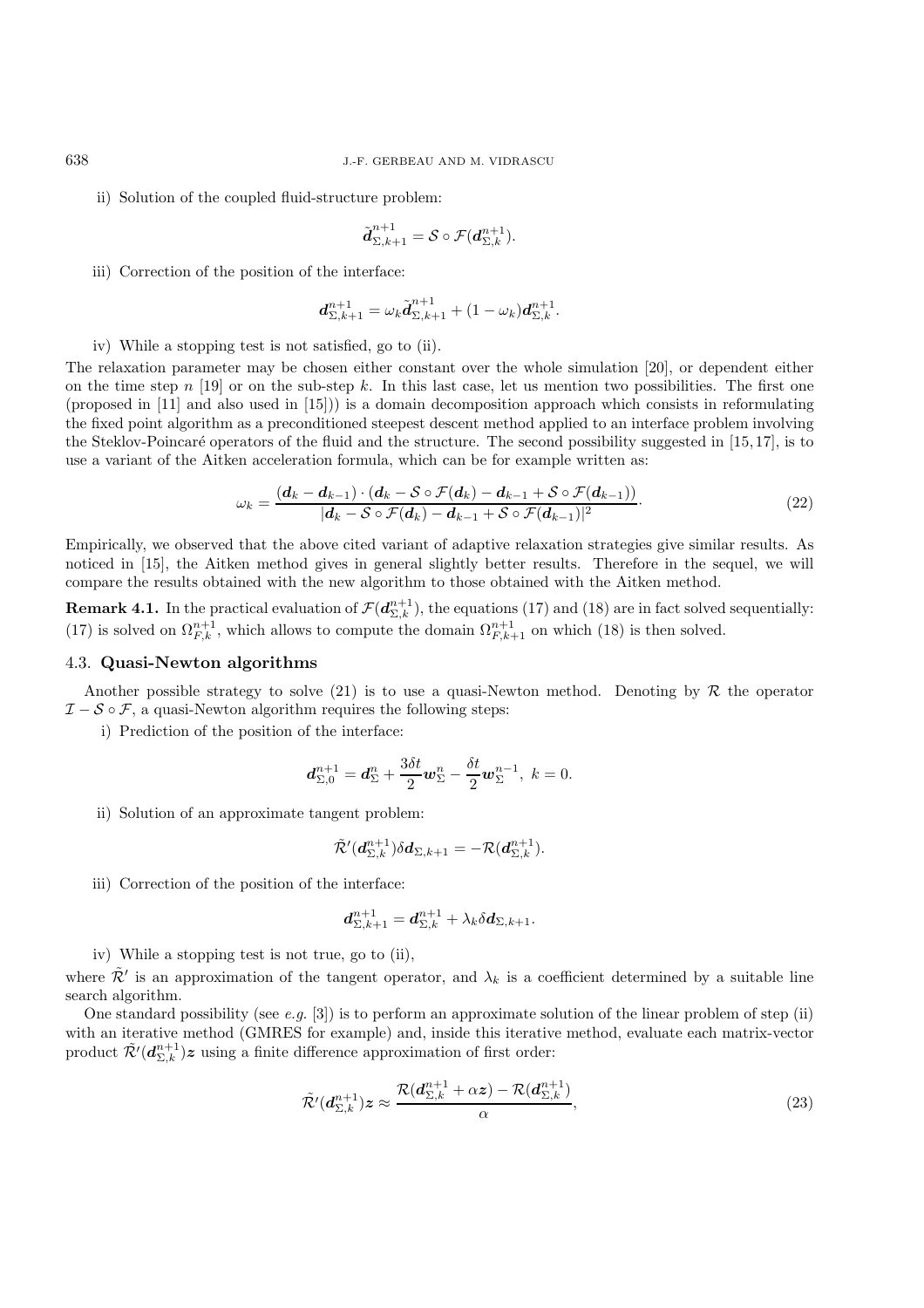or second order:

$$
\tilde{\mathcal{R}}'(d_{\Sigma,k}^{n+1})z \approx \frac{\mathcal{R}(d_{\Sigma,k}^{n+1} + \alpha z) - \mathcal{R}(d_{\Sigma,k}^{n+1} - \alpha z)}{2\alpha}.
$$
\n(24)

We will briefly discuss this approach in Remark 5.1. An alternative to this algorithm, proposed in next section, is to approximate the tangent operator using the simple fluid model presented in Section 3.

#### 4.4. **The reduced model based quasi-Newton algorithm**

As already mentioned, the simplified fluid model presented in Section 3.1 is linear. Thus, its tangent operator can be straightforwardly evaluated. Note that independently of the model used, the tangent operator of the structure equations is always available: if the model is linear (Sect. 2.3.2), this operator is straightforward, and if the structure is nonlinear (Sect. 2.3.1), its tangent operator needs to be itself computed for the resolution of the structure problem. Thus, the tangent operator of the fluid-structure problem using the fluid model of Section 3.1 and one of the structure models of Section 2.3, can be easily and efficiently evaluated. This is the basic idea of the method that we propose. With the same formal notations as before, the step (ii) in Section 4.3 becomes:

$$
\tilde{\mathcal{R}}'(d_{\Sigma,k}^{n+1})\delta d_{\Sigma,k+1}=\delta d_{\Sigma,k+1}-\mathcal{S}'(\mathcal{F}(d_{\Sigma,k}^{n+1}))\tilde{\mathcal{F}}'(d_{\Sigma,k}^{n+1})\delta d_{\Sigma,k+1},
$$

where  $\tilde{\mathcal{F}}$  denotes the reduced fluid model of Section 3.1. To be precise, we now describe our algorithm in details.

Suppose that  $\Omega_F^n$ ,  $u^n$ ,  $p^n$ ,  $d^n$  and  $w^n$  are known at time  $t^n$ , we compute these variables at time  $t^{n+1}$  as follows:

**1.** Prediction of the position of the interface:

$$
\boldsymbol{d}_{\Sigma,0}^{n+1} = \boldsymbol{d}_{\Sigma}^{n} + \frac{3\delta t}{2} \boldsymbol{w}_{\Sigma}^{n} - \frac{\delta t}{2} \boldsymbol{w}_{\Sigma}^{n-1},
$$

set  $k = 0$ .

- **2.** Evaluation of the residual  $\mathcal{R}_k$  of the genuine fluid-structure problem:
	- **2.1.** Compute  $w_{k+1}^{n+1}$  in the fluid by solving (17) (where  $d^{n+1}$  is of course replaced by  $d_k^{n+1}$ ).
	- **2.2.** Move the fluid mesh:  $\Omega_{F,k+1}^{n+1} = \Omega_F^n + \delta t \mathbf{w}_{k+1}^{n+1}$ .
	- **2.3.** Compute  $(u_{k+1}^{n+1}, p_{k+1}^{n+1})$  by solving (18) in  $\Omega_{F,k+1}^{n+1}$ . Evaluate the variational residual of the fluid problem to obtain the force  $f_{\Sigma,k+1}^{n+1}$  acting on the structure.
	- **2.4.** Compute  $(d_{k+1}^{n+1}, \mathbf{w}_{k+1}^{n+1})$  by solving the structure problem with the force  $f_{\Sigma,k+1}^{n+1}$ . For a nonlinear structure, this step is performed with a Newton-Raphson algorithm. We denote by  $DK_{k+1}^{n+1}$  the tangent operator of the structure problem which is computed during this step.
	- **2.5.** The nonlinear residual is:  $\mathcal{R}_k = \mathbf{d}_{\Sigma,k}^{n+1} \mathbf{d}_{\Sigma,k+1}^{n+1}$ .
- **3.** If

$$
\frac{|\boldsymbol{d}_{\Sigma,k}^{n+1}-\boldsymbol{d}_{\Sigma,k+1}^{n+1}|}{|\boldsymbol{d}_{ref}|}\leq\varepsilon,
$$

go to step 4. Else:

**3.1.** Compute  $\delta d_{\Sigma,k+1}$  by solving the approximate tangent problem with GMRES:

$$
\mathcal{R}'\delta \boldsymbol{d}_{\Sigma,k+1}=-\mathcal{R}_{k}.
$$

The matrix  $\mathcal{R}'$  is not explicitly computed. The evaluation of the product of  $\mathcal{R}'$  by a vector  $\boldsymbol{z}$  (one time per GMRES iteration) is performed as follows: (i) Solve:

$$
\begin{cases} \Delta \delta p = 0 & \text{in } \Omega_{k+1}^{n+1}, \\ \frac{\partial \delta p}{\partial n} = -\frac{\rho_F}{\delta t^2} \mathbf{z} \cdot \mathbf{n} & \text{on } \Sigma_{k+1}^{n+1}, \\ \delta p = 0 & \text{on } \Gamma_{F,k+1}^{n+1}. \end{cases}
$$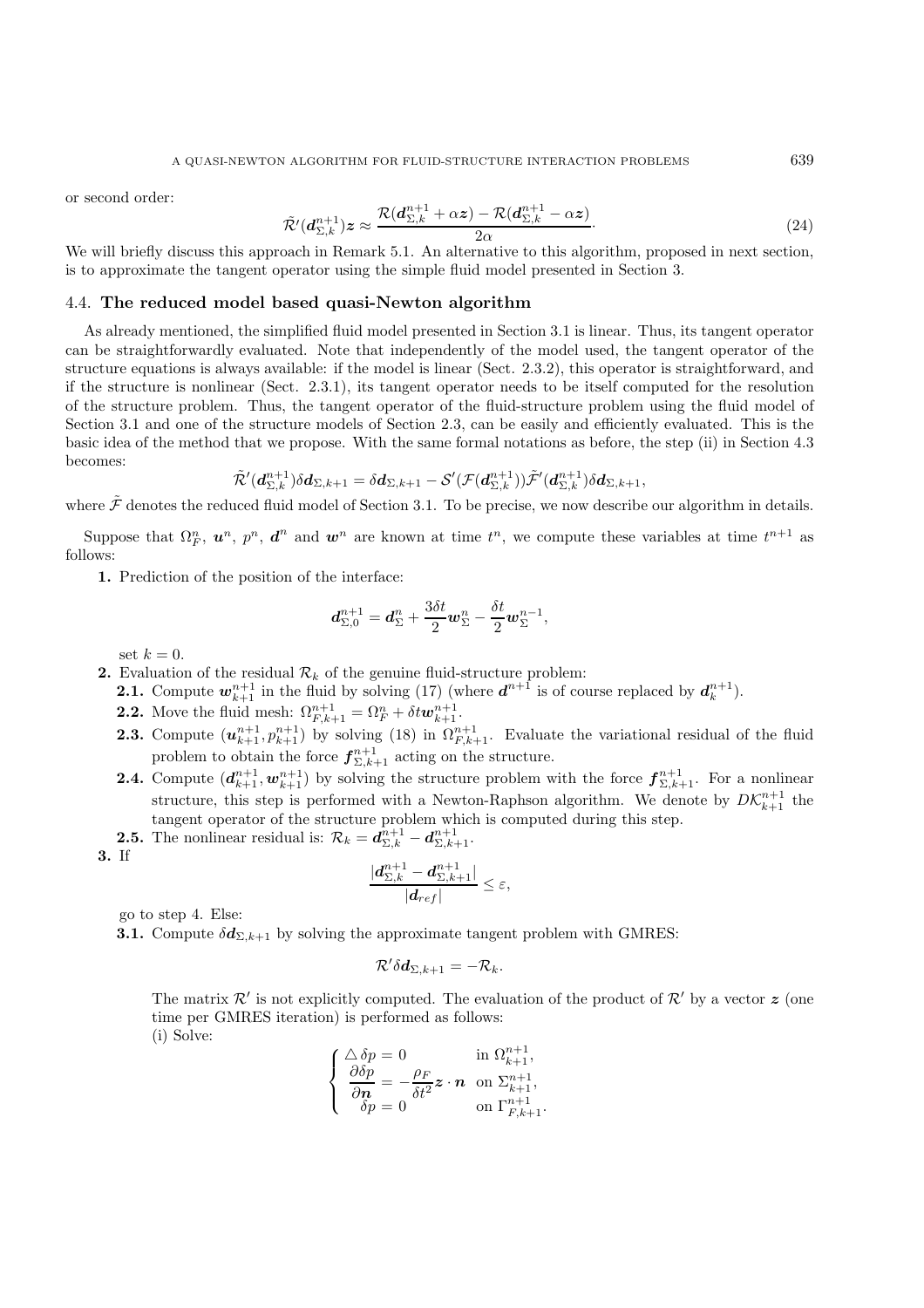(ii) Define  $\delta f$  by

$$
<\delta \bm{f}, \hat{\bm{\varphi}}>=\int_{\Sigma_{k+1}^{n+1}}\delta p\bm{n}\cdot\bm{\varphi}\,d\sigma.
$$

(iii) Solve:

$$
D\mathcal{K}_{k+1}^{n+1}\delta \boldsymbol{z} = \delta \boldsymbol{f}.
$$

(iv) The product  $\mathcal{R}'$  by *z* is given by  $z - \delta z$ .

The GMRES iterations are stopped as soon as the norm of the linear residual is lower than  $\varepsilon_{lin}$ times the norm of the nonlinear residual.

**3.2.** Compute the new displacement of the interface:

$$
\boldsymbol{d}^{n+1}_{\Sigma,k+1} = \boldsymbol{d}^{n+1}_{\Sigma,k} + \lambda_k \delta \boldsymbol{d}_{\Sigma,k+1},
$$

where  $\lambda_k$  is computed, if necessary (*i.e.* if the increment with  $\lambda_k = 1$  does not decrease the norm of the residual), by a line search strategy.

**3.3.** Go to step 2.

**4.** Go to next time step with 
$$
\Omega_F^{n+1} = \Omega_{F,k+1}^{n+1}
$$
,  $\boldsymbol{u}^{n+1} = \boldsymbol{u}_{k+1}^{n+1}$ ,  $p^{n+1} = p_{k+1}^{n+1}$ ,  $\boldsymbol{d}^{n+1} = \boldsymbol{d}_{k+1}^{n+1}$  and  $\boldsymbol{w}^{n+1} = \boldsymbol{w}_{k+1}^{n+1}$ .

**Remark 4.2.** In all the test cases that we performed, the line search algorithm was in fact never activated in step 3.2 (in other words,  $\lambda_k = 1$  always gave a reduction of the residual). This is highly desirable since each iteration of line search requires the expensive evaluation of the fluid-structure residual. This fact confirms the pertinence of the approximate tangent operator that we propose.

**Remark 4.3.** If formula (23) is used to evaluate the matrix-vector product inside the linear iterative solver (GMRES), then the steps 3.1 (i) to (iv) are replaced by one evaluation of the complete fluid-structure problem, namely one resolution of the Navier-Stokes equation and one resolution of the nonlinear structure problem. If formula (24) is used, then two evaluations of the complete fluid-structure problem are necessary. In our approach, the matrix-vector product only requires the resolution of a scalar Poisson problem (step 3.1 (i)) and a linearized structure problem (step 3.1 (iii)). Moreover, since we use a direct solver for the structure equation, the linearized structure problem was already factorized during step 2.4. The resolution 3.1 (iii) is a forward-backward substitution and is therefore extremely cheap.

**Remark 4.4.** In step 3,  $|d_{ref}|$  denotes a given reference displacement. Other stopping criteria may be considered, for example replace  $d_{ref}$  by  $d_{\Sigma,k+1}^{n+1}$ , or involve also the velocity. In all the simulations of blood flows, we use the following values:  $\varepsilon = 10^{-6}$ ,  $|\boldsymbol{d}_{ref}| = 1$  and  $\varepsilon_{lin} = 10^{-3}$ . The value of  $\varepsilon_{lin}$  is almost optimal in the sense that a bigger value leads to divergence whereas a lower one did not improve the convergence of the nonlinear iterations. The value  $\varepsilon$  could be a little bit bigger, *e.g.* about  $10^{-5}$ , but for  $\varepsilon \approx 10^{-4}$  instabilities appear. Notice that for a large value of  $\varepsilon$  the coupled fluid-structure problem is in fact not solved in an implicit way.

## 5. Numerical results

## 5.1. **A benchmark test**

This first test case is not related to blood flows: it was proposed in [15] and is used here to validate our codes. A fluid fills a square cavity with a flexible bottom. An oscillating velocity in imposed on the top of the cavity (Fig. 3). The length of the sides of the cavity is 1 and two apertures of length 0.1 are present at the top of the left and right sides. Homogeneous Neumann boundary conditions are imposed on these apertures. The properties of the fluid are  $\rho_F = 1$ ,  $\mu = 0.01$ , and those of the structure are  $\rho_S = 500$ ,  $E = 250$ ,  $h = 0.002$ . The pulsation of the velocity on the top is  $\omega = 2\pi/5$  and the time step is  $\delta t = 10^{-1}$ . In the original test case of [15], the fluid is 2D and the structure 1D. Here, we perform a 3D simulation that mimics the 2D configuration, the bottom being represented with one layer of nonlinear shell elements. The elevation of three points of the bottom (initial abscissa 0.25, 0.5 and 0.75) are represented in Figure 4. The results are in very good agreements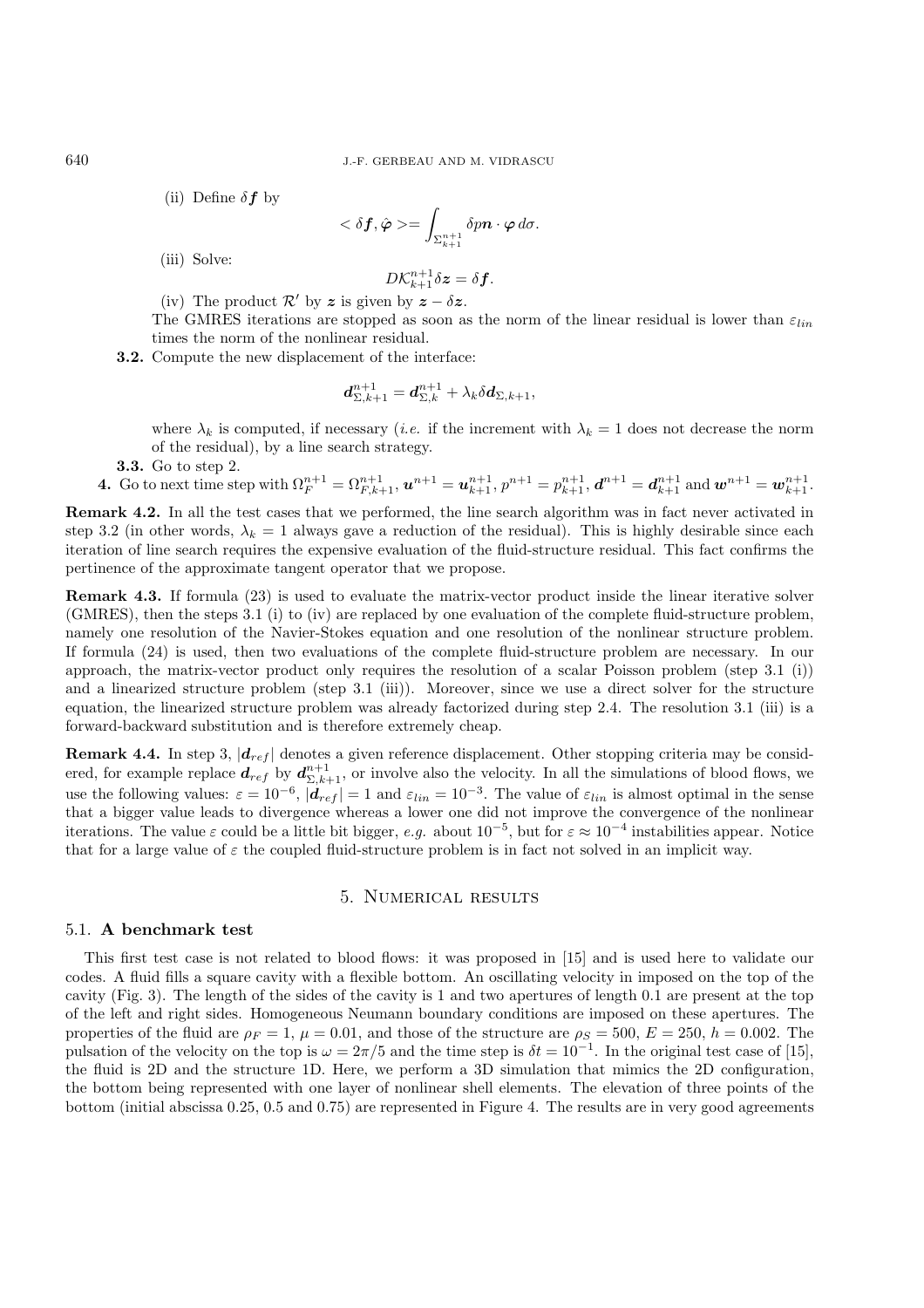

FIGURE 3. Oscillating fluid in a cavity with an elastic bottom.



FIGURE 4. Elevation of three points of the flexible bottom.

with those presented in [15]. Note that in this situation, the convergence is achieved with only 2 or 3 Aitken iterations at each time step. Quasi-Newton methods are therefore useless is this case.

## 5.2. **Pressure wave in 2D**

We now present the result obtained on the 2D benchmark proposed in  $[8]$ : the domain is a rectangular  $(H = 1 \text{ cm}, L = 6 \text{ cm})$ . The structure is described by the generalized string model (Sect. 2.3.2). The fluid is initially at rest and an over pressure of  $2 \cdot 10^4$  dynes/cm<sup>2</sup> has been imposed at the inlet for 0.005 seconds (Fig. 5). For the physical parameters, we chose values that are realistic in the context of blood flow:  $\mu = 0.035$  poise,  $\rho_F = 1 \text{ g/cm}^3$ ,  $E = 0.75 \times 10^6 \text{ dynes/cm}^2$ ,  $\nu = 0.5$ ,  $\rho_S = 1.1 \text{ g/cm}^3$  and  $h = 0.1 \text{ cm}$ . A propagation of the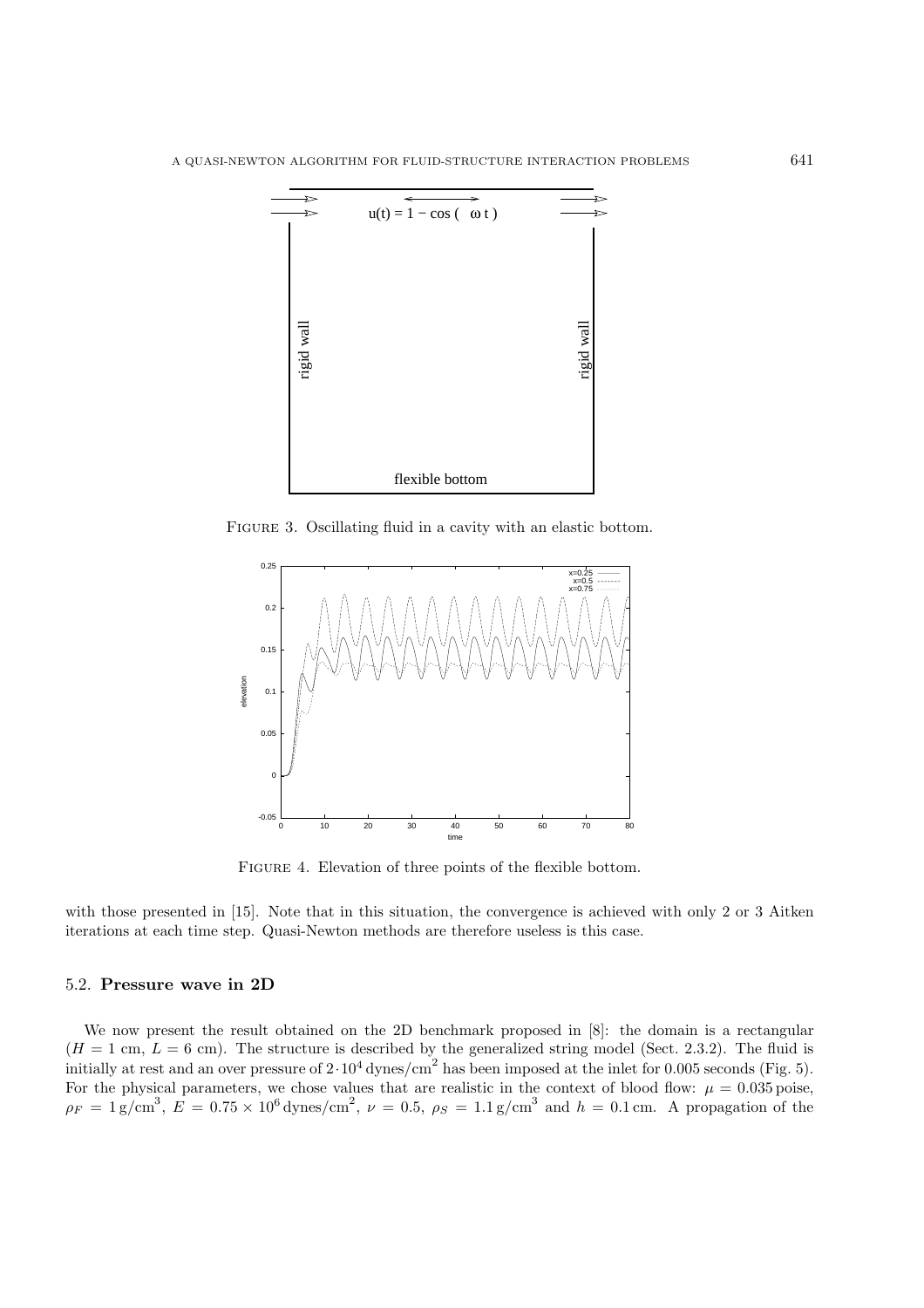

FIGURE 5. Schematic representation the pressure wave test case.



FIGURE 6. Propagation of a pressure wave in a portion of artery  $(2D)$ ,  $t = 6$ , 10 and 14 ms.



Figure 7. Pressure wave in 2D. Number of iterations.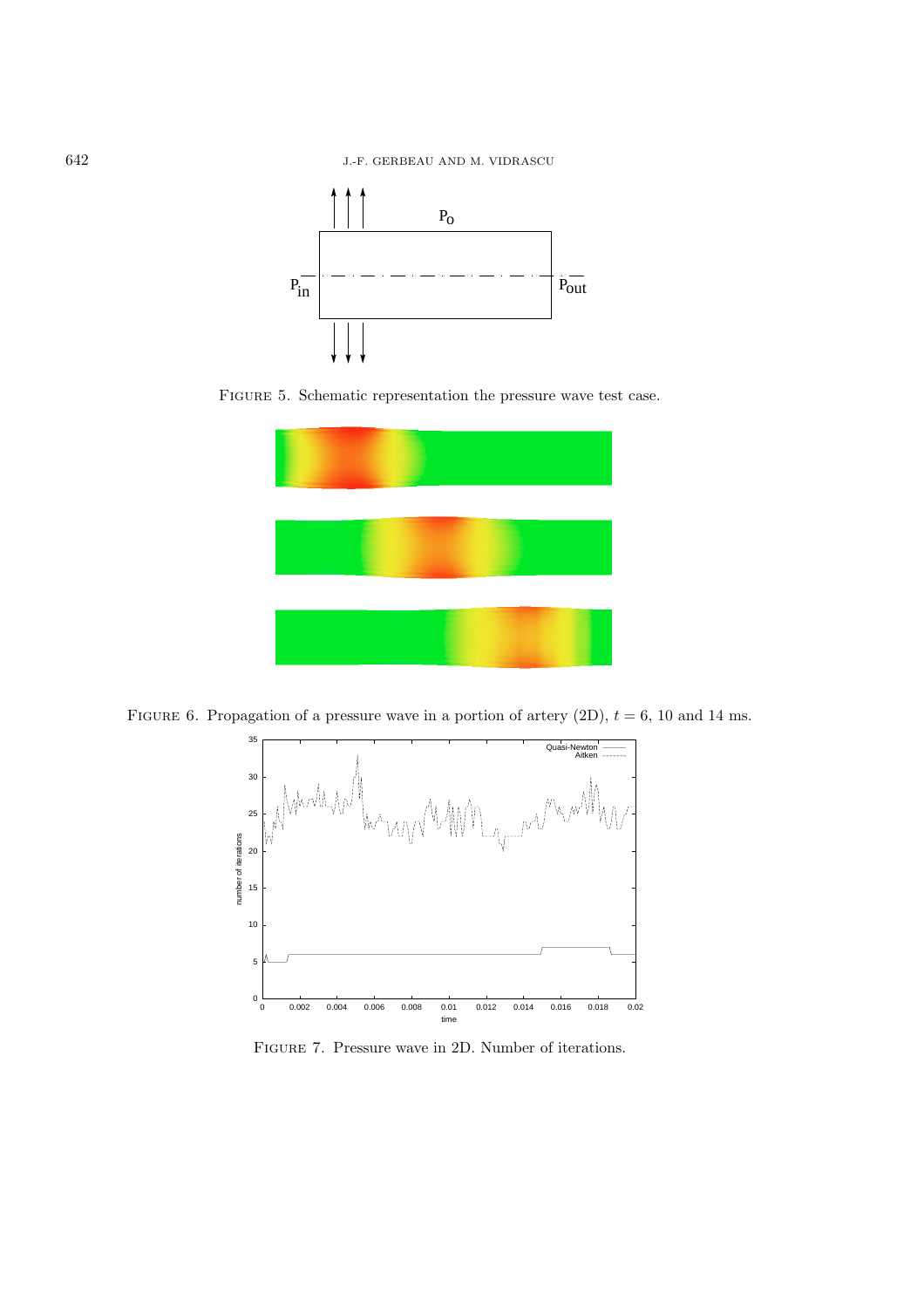pressure wave is observed. For example, Figure 6 shows the pressure at time  $t = 6, 10$  and 14 ms. The obtained results are very similar to those presented in [8]. In Figure 7 are indicated the number of iterations required at each time step to achieve the convergence in problem (21). With a fixed relaxation parameter, fitted by hand, the mean number of iterations is more than one hundred per time step. With the Aitken acceleration method this number is about 24.1 whereas it is about 6.1 with the quasi-Newton algorithm of Section 4.4. In our implementation, the quasi-Newton algorithm was 2.7 times faster than the Aitken method (and more than 10 times faster than the fixed point method with a relaxation parameter fitted by hand).

**Remark 5.1.** We have also tested the method consisting in evaluating the approximate tangent operator by formula (23) or (24). We did not investigate extensively this approach, so we just make two remarks. First, the choice of the "small" parameter  $\alpha$  is – as expected – very sensitive. Second, even when  $\alpha$  is perfectly tuned and everything works fine, this approach is still expensive: for example suppose that the convergence is achieved in only 3 Newton iterations, and suppose that each of them requires only 8 GMRES iterations (which corresponds roughly to what has been observed), this yields at least 24 evaluations of the complete fluid-structure operator. Therefore, even in this optimistic situation, we obtain almost the same cost as with the Aitken algorithm.

#### 5.3. **Pressure wave in 3D**

We now consider a 3D version of the previous test case. The parameters are the same as those used in [8]: the domain is a cylinder of radius  $R_0 = 0.5$  cm and length  $L = 5$  cm. The structure is a nonlinear shell (Sect. 2.3.1). The fluid is initially at rest and an over pressure of  $1.3332 \times 10^4$  dynes/cm<sup>2</sup> (10 mmHg) has been imposed at the inlet for 0.005 seconds. The physical parameters are:  $\mu = 0.03$  poise,  $\rho_F = 1 \text{ g/cm}^3$ ,  $E = 3 \times 10^6 \text{ dynes/cm}^2$ ,  $\nu = 0.3, \rho_S = 1.2 \text{ g/cm}^3$  and  $h = 0.1 \text{ cm}$ . Again, a propagation of the pressure wave is observed (Fig. 8), and the results are similar to those of [8].

With the Aitken acceleration method, the mean number of iterations per time step is about 33.9 whereas it is about 8.9 with the quasi-Newton algorithm (Fig. 9). In our implementation, the quasi-Newton algorithm was 2.4 times faster than the Aitken method.

The same experiment has been performed in a bended tube. The results shown in Figure 10 have been obtained with the quasi-Newton algorithm (with about the same number of iterations as in the previous test case). In this configuration, the fixed point algorithm with Aitken acceleration failed to converge.

For the sake of completeness, let us indicate that each structure resolution in the experiments presented in this section requires about three Newton-Raphson iterations.

#### 6. Conclusion

We have presented a method to solve the coupling of the incompressible Navier-Stokes equations on a moving domain with either a generalized wave equation (2D simulations) or a nonlinear shell model (3D simulations). Our algorithm is a quasi-Newton method in which the approximation of the tangent operator is governed by physical considerations. This method offers a possible alternative to the classical relaxed fixed point algorithms commonly used in fluid-structure problems. In the test cases that we have considered it allows a reduction of the CPU time by a factor 2 or 3 compared to the most efficient methods that we know, and by a factor 10 compared to fixed point methods with constant relaxation. Moreover, we have presented a simulation where our algorithm converges and the traditional methods fail. Our approach seems therefore to improve both efficiency and robustness. The results are very promissing, but this algorithm still needs to be validated in other situations, in particular with pulsatile flows, more realistic geometries, and larger displacements.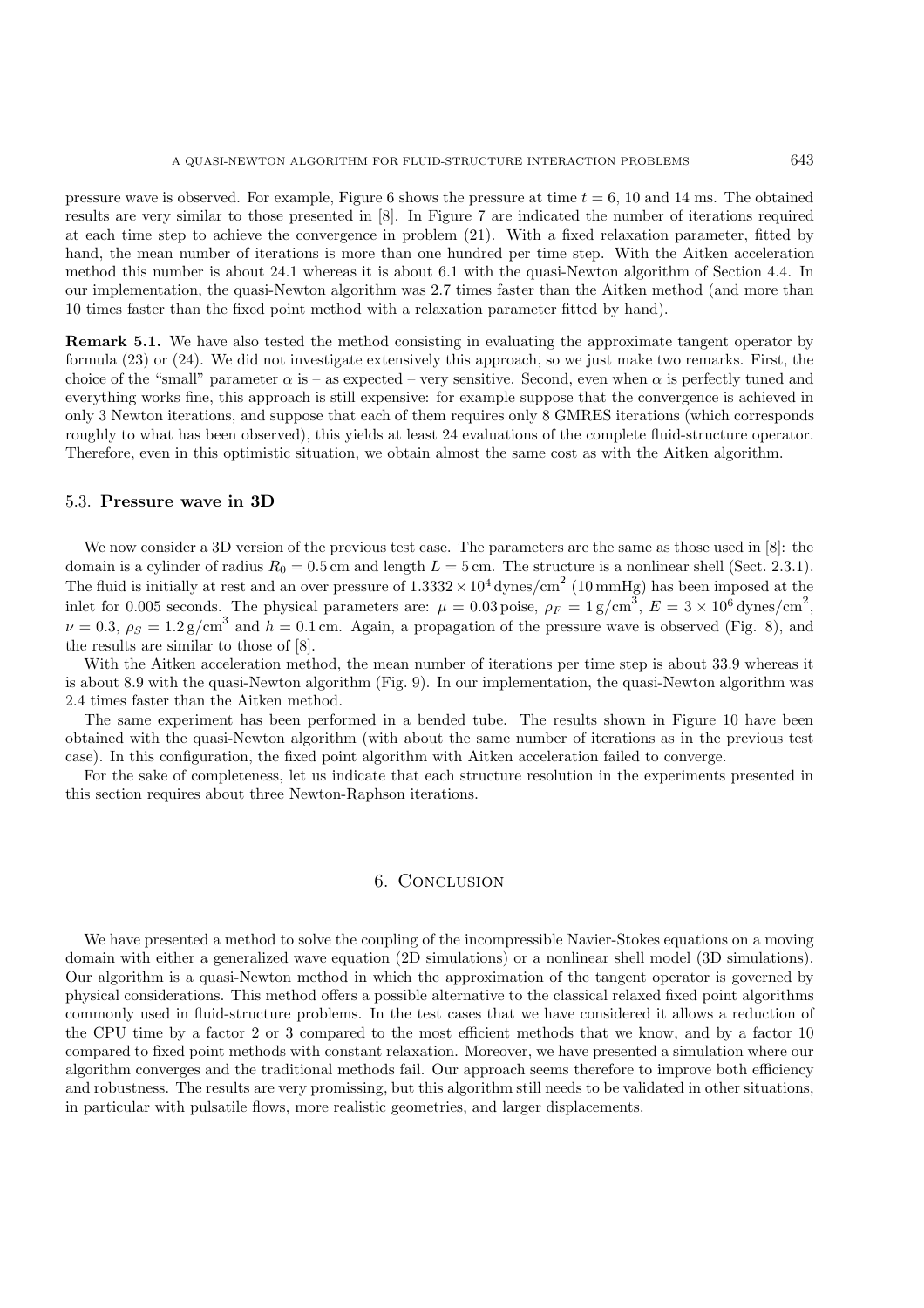

FIGURE 8. Propagation of a pressure wave in a portion of cylinder (3D),  $t = 4, 10$  and 14 ms (the displacements are magnified by a factor 10).



Figure 9. Pressure wave in 3D. Number of iterations.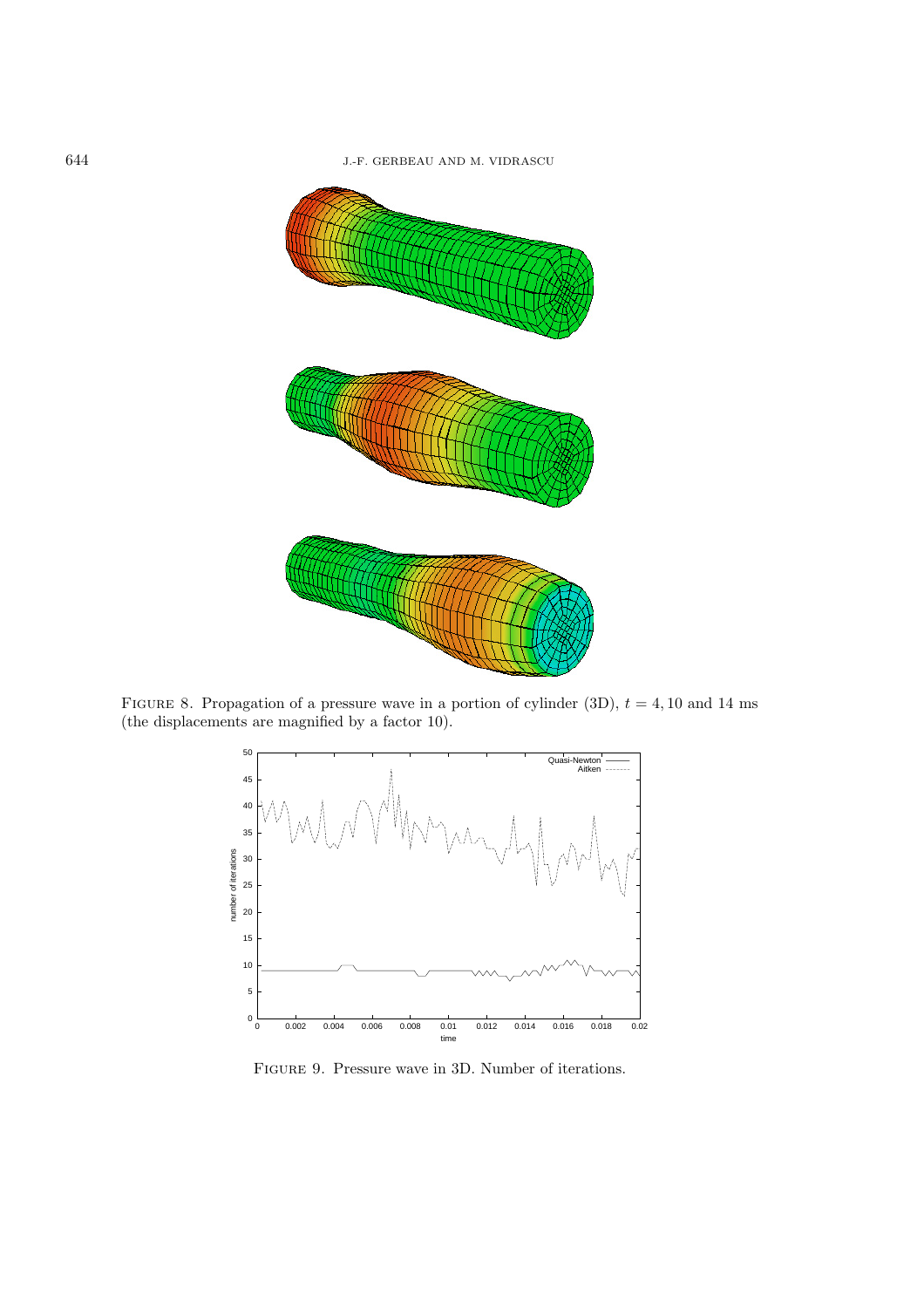

FIGURE 10. Propagation of a pressure wave in a bended tube,  $t = 1.2, 7.2, 13.2$  and 19.2 ms (the displacements are magnified by a factor 10).

Acknowledgements. The authors wish to thank Professor Patrick Le Tallec for many fruitful discussions.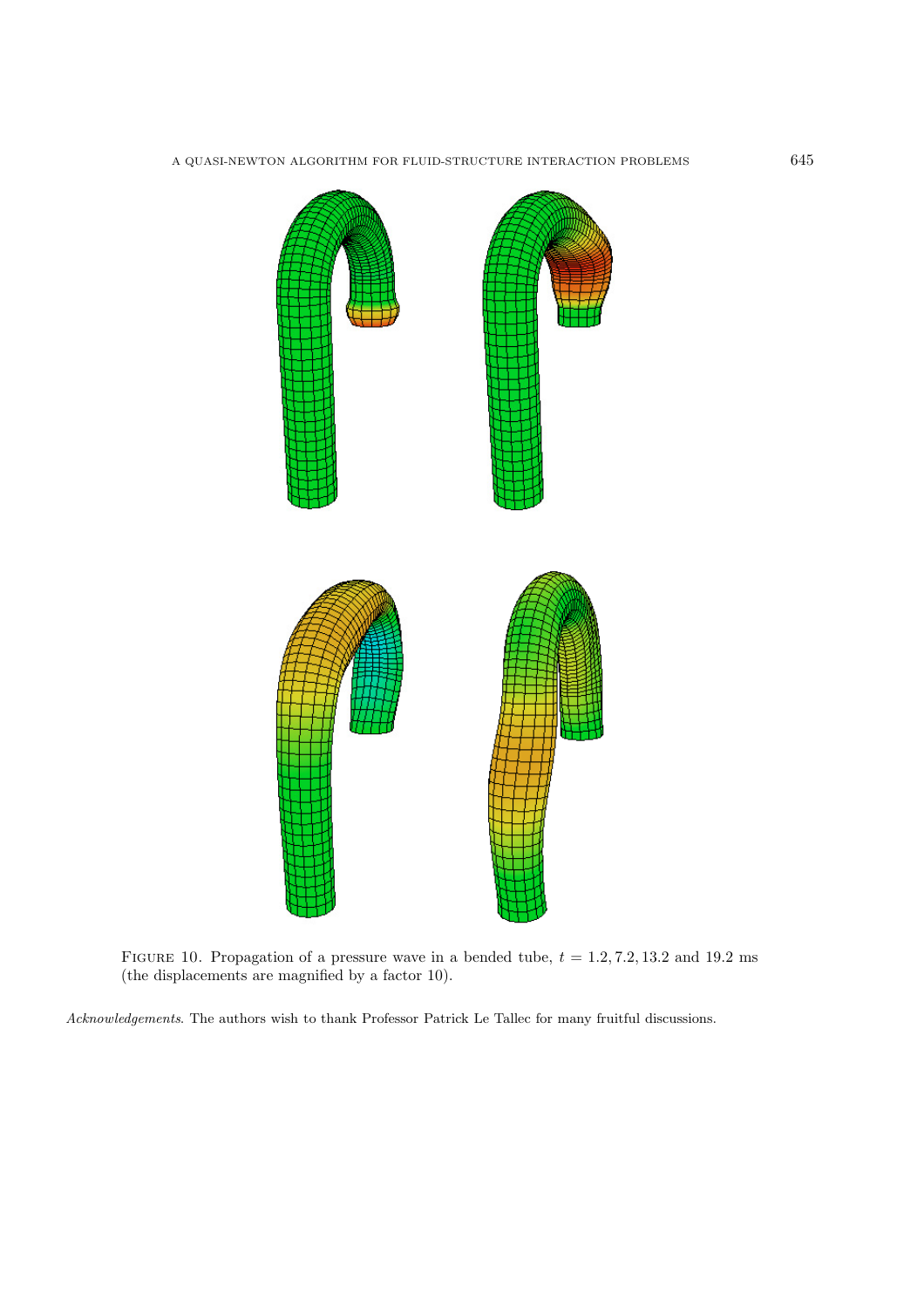## **REFERENCES**

- [1] K.J. Bathe, *Finite Element Procedures*, Prentice Hall (1996).
- [2] M. Bathe and R.D. Kamm, A fluid-structure interaction finite element analysis of pulsative blood flow through a compliant stenotic artery. J. Biomech. Engng. **121** (1999) 361–369.
- [3] P.N. Brown and Y. Saad, Convergence theory of nonlinear Newton-Krylov algorithms. SIAM J. Optim. **4** (1994) 297–330.
- [4] D. Chapelle and K.J. Bathe, The Finite Element Analysis of Shells Fundamentals. Springer Verlag (2003).
- [5] S. Deparis, M.A. Fernández, L. Formaggia and F. Nobile, Acceleration of a fixed point algorithm for fluid-structure interaction using transpiration conditions, in Second MIT Conference on Computational Fluid and Solid Mechanics, Elsevier (2003).
- [6] J. Don´ea, S. Giuliani and J.P. Halleux, An arbitrary Lagrangian-Eulerian finite element method for transient dynamic fluidstructure interactions. Comp. Meth. Appl. Mech. Engng. (1982) 689–723.
- [7] M.A. Fernández and M. Moubachir, An exact block-newton algorithm for the solution of implicit time discretized coupled systems involved in fluid-structure interaction problems, in Second MIT Conference on Computational Fluid and Solid Mechanics, Elsevier (2003).
- [8] L. Formaggia, J.-F. Gerbeau, F. Nobile and A. Quarteroni, On the coupling of 3D and 1D Navier-Stokes equations for flow problems in compliant vessels. Comp. Meth. Appl. Mech. Engrg. **191** (2001) 561–582.
- [9] J.-F. Gerbeau, A quasi-newton method for a fluid-structure problem arising in blood flows, in Second MIT Conference on Computational Fluid and Solid Mechanics, Elsevier (2003).
- [10] P. Le Tallec, Numerical methods for nonlinear three-dimensional elasticity, in Handbook of numerical analysis, Vol. III, North-Holland (1994) 465–622.
- [11] P. Le Tallec and J. Mouro, Fluid structure interaction with large structural displacements. Comput. Meth. Appl. Mech. Engrg. **190** (2001) 3039–3067.
- [12] X. Ma, G.C. Lee and S.G. Wu, Numerical simulation for the propagation of nonlinear pulsatile waves in arteries. Transactions of the ASME **114** (1992) 490–496.
- [13] H.G. Matthies and J. Steindorf, Partitioned but strongly coupled iteration schemes for nonlinear fluid-structure interaction. preprint, 2000.
- [14] H.G. Matthies and J. Steindorf, How to make weak coupling strong, in Computational Fluid and Solid Mechanics, K.J. Bathe Ed., Elsevier (2001) 1317–1319.
- [15] D.P. Mok and W.A. Wall, Partitioned analysis schemes for the transient interaction of incompressible flows and nonlinear flexible structures, in Trends in computational structural mechanics CIMNE, K. Schweizerhof, W.A. Wall and K.U. Bletzinger Eds., Barcelona (2001).
- [16] D.P. Mok, W.A. Wall and E. Ramm, Partitioned analysis approach for the transient, coupled response of viscous fluids and flexible structures, in Proceedings of the European Conference on Computational Mechanics. ECCM'99, W. Wunderlich Ed., TU Munich (1999).
- [17] D.P. Mok, W.A. Wall and E. Ramm, Accelerated iterative substructuring schemes for instationary fluid-structure interaction, in Computational Fluid and Solid Mechanics, K.J. Bathe Ed., Elsevier (2001) 1325–1328.
- [18] H. Morand and R. Ohayon, Interactions fluides-structures, Vol. 23 of Recherches en Mathématiques Appliquées. Masson, Paris (1992).
- [19] J. Mouro, Interactions fluide structure en grands d´eplacements. R´esolution num´erique et application aux composants hydrauliques automobiles. Ph.D. thesis, École Polytechnique, France (1996).
- [20] F. Nobile, Numerical approximation of fluid-structure interaction problems with application to haemodynamics. Ph.D. thesis, EPFL, Switzerland (2001).
- [21] M.S. Olufsen, Modeling the Arterial System with Reference to an Anesthesia Simulator. Ph.D. thesis, Roskilde University (1998).
- [22] K. Perktold and G. Rappitsch, Mathematical modeling of local arterial flow and vessel mechanics, in Computational Methods for Fluid-Structure interaction, J. Crolet and R. Ohayon Eds., Pitman (1994).
- [23] K. Perktold and G. Rappitsch, Computer simulation of local blood flow and vessel mechanics in a compliant carotid artery bifurcation model. J. Biomech. **28** (1995) 845–856.
- [24] S. Piperno, Explicit/implicit fluid/structure staggered procedures with a structural predictor and fluid subcycling for 2D inviscid aeroelastic simulations. Int. J. Numer. Method Fluid **25** (1997) 1207–1226.
- [25] A. Quarteroni, M. Tuveri and A. Veneziani, Computational Vascular Fluid Dynamics: Problems, Models and Methods. Comp. Vis. Sci. **2** (2000) 163–197.
- [26] Alfio Quarteroni and Alberto Valli, *Domain decomposition methods for partial differential equations*. Numerical Mathematics and Scientific Computation. The Clarendon Press Oxford University Press, Oxford Science Publication (1999).
- [27] K. Rhee and S.M. Lee, Effects of radial wall motion and flow waveform on the wall shear rate distribution in the divergent vascular graft. Ann. Biomed. Eng. (1998).
- [28] S. Rugonyi and K.J. Bathe, On finite element analysis of fluid flows fully coupled with structural interactions. CMES **2** (2001).